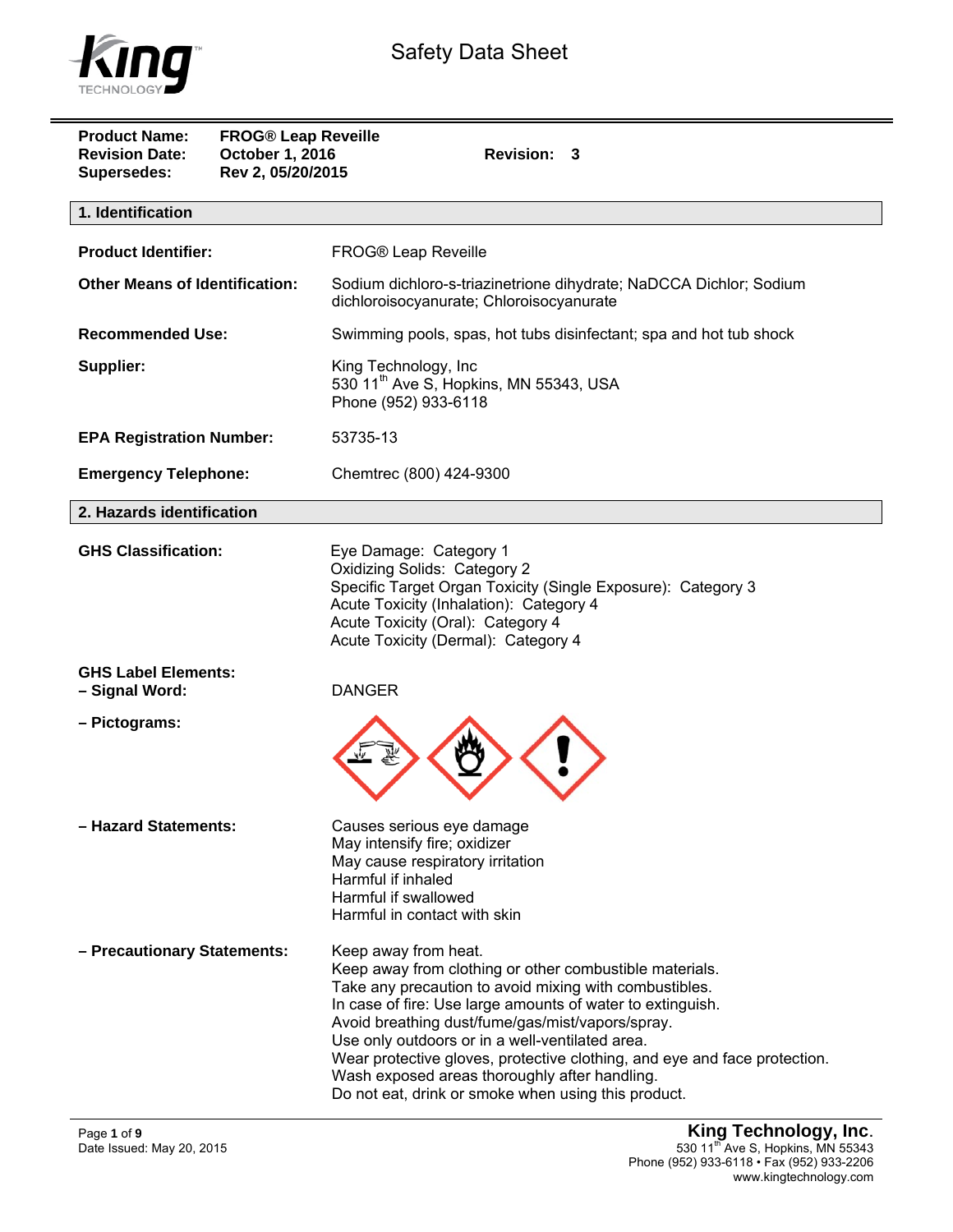

| <b>Product Name:</b><br><b>Revision Date:</b><br>Supersedes: | <b>FROG® Leap Reveille</b><br><b>October 1, 2016</b><br>Rev 2, 05/20/2015 |                                                                                                                                                                                                                                                                                                                                                                                                                                                    | Revision: 3 |                                                                                                                                                                                                                                                                                                                                                                                       |
|--------------------------------------------------------------|---------------------------------------------------------------------------|----------------------------------------------------------------------------------------------------------------------------------------------------------------------------------------------------------------------------------------------------------------------------------------------------------------------------------------------------------------------------------------------------------------------------------------------------|-------------|---------------------------------------------------------------------------------------------------------------------------------------------------------------------------------------------------------------------------------------------------------------------------------------------------------------------------------------------------------------------------------------|
|                                                              |                                                                           | lenses, if present and easy to do. Continue rinsing.<br>Immediately call a poison center or doctor.<br>Call a poison center or doctor if you feel unwell.<br>Rinse mouth.<br>If on skin: Wash with plenty of water.<br>Call a poison center or doctor if you feel unwell.<br>Take off contaminated clothing and was it before reuse.<br>Dispose of contents and container in accordance with<br>local/regional/national/international regulations. |             | In in eyes: Rinse cautiously with water for several minutes. Remove contact<br>If inhaled: Remove person to fresh air and keep comfortable for breathing.<br>If swallowed: Call a poison center or doctor if you feel unwell.<br>Specific treatment (see First-aid Measures on this safety data sheet).<br>Store locked up in a well-ventilated place. Keep container tightly closed. |
| <b>Unclassified Hazards:</b>                                 |                                                                           | None                                                                                                                                                                                                                                                                                                                                                                                                                                               |             |                                                                                                                                                                                                                                                                                                                                                                                       |
| Percentage of Ingredients with<br><b>Unknown Toxicity:</b>   |                                                                           | Zero                                                                                                                                                                                                                                                                                                                                                                                                                                               |             |                                                                                                                                                                                                                                                                                                                                                                                       |

| 3. Composition / Information on Ingredients                     |          |  |  |  |
|-----------------------------------------------------------------|----------|--|--|--|
| <b>Components</b>                                               | Weight % |  |  |  |
| Sodium dichloro-s-triazinetrione dihydrate<br>CAS No. 2893-78-9 | 99.0     |  |  |  |
| Inerts                                                          | 1.0      |  |  |  |

The specific chemical identities have been withheld as trade secrets.

| 4. First-aid Measures                                        |                                                                                                                                                                                                                                                                   |
|--------------------------------------------------------------|-------------------------------------------------------------------------------------------------------------------------------------------------------------------------------------------------------------------------------------------------------------------|
| Eye contact:                                                 | Hold eye open and rinse slowly and gently with water for 15-20 minutes.<br>Remove contact lenses, if present, after the first 5 minutes then continue<br>rinsing the eye. Immediately call a poison control center or doctor for treatment<br>advice.             |
| <b>Skin contact:</b>                                         | Take off contaminated clothing. Rinse skin immediately with plenty of water for<br>15-20 minutes. If irritation persists, call a doctor for treatment advice.                                                                                                     |
| Inhalation:                                                  | Move person to fresh air. If person is not breathing call 911 or an ambulance,<br>then give artificial respiration, preferably mouth-to-mouth, if breathing is<br>difficult, give oxygen. Call a poison control center or doctor for further<br>treatment advice. |
| Ingestion:                                                   | Call poison control center or doctor immediately for treatment advice. Drink<br>plenty of water in small gulps. Do not induce vomiting unless told to do so by<br>the poison control center or doctor. Do not give anything by mouth to an<br>unconscious person. |
| <b>Most Important Symptoms,</b><br><b>Acute and Delayed:</b> | Causes serious eye damage. May cause respiratory irritation. Harmful if<br>inhaled, swallowed, or in contact with skin.                                                                                                                                           |
| Page 2 of 9                                                  | King Technology, Inc.                                                                                                                                                                                                                                             |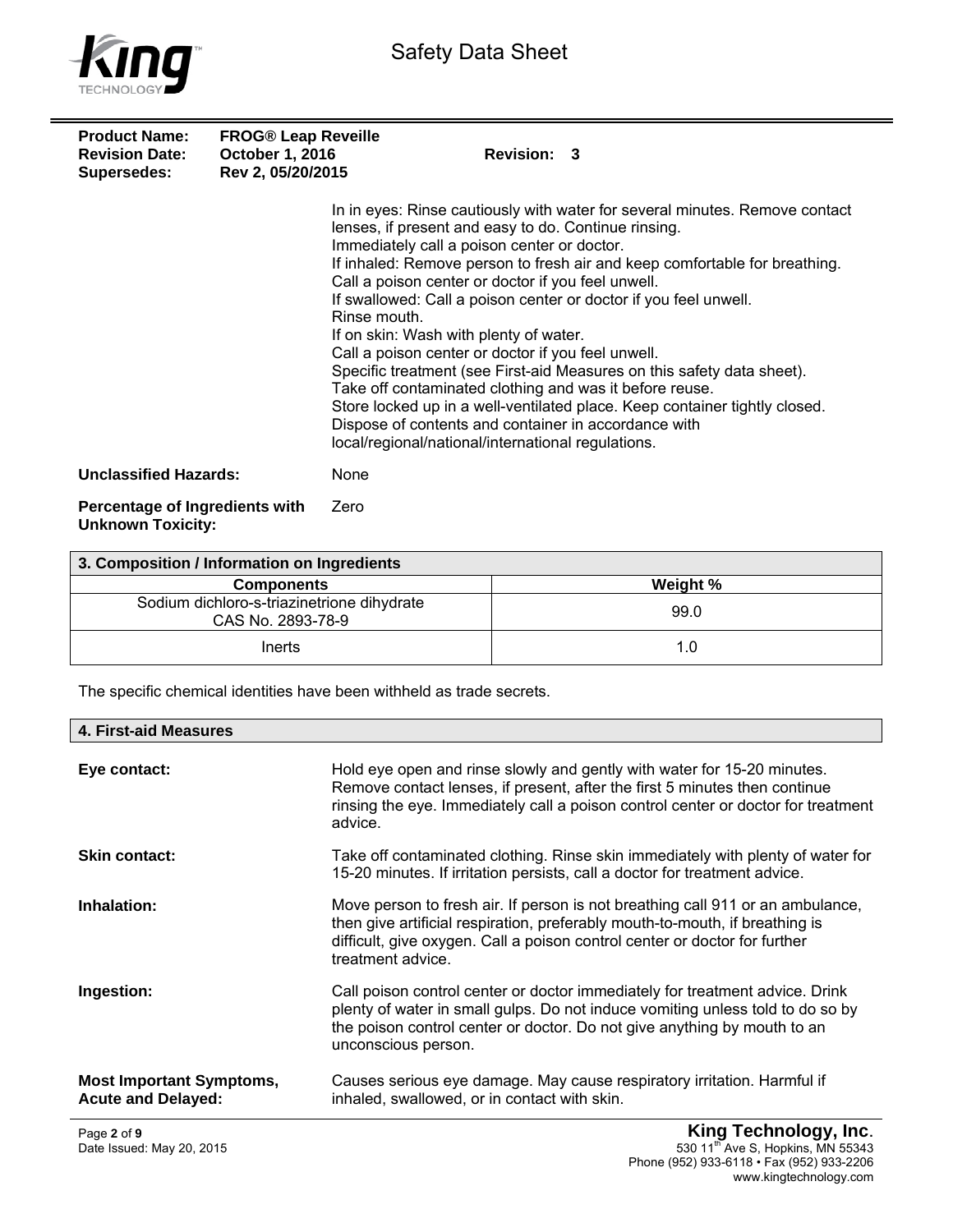

| <b>Product Name:</b><br><b>Revision Date:</b><br><b>Supersedes:</b>           | <b>FROG® Leap Reveille</b><br>October 1, 2016<br>Rev 2, 05/20/2015 | <b>Revision:</b><br>3                                                                                                                                                                                                                                                                                                                                                                                                                                                                                                                                                                                       |  |  |  |  |
|-------------------------------------------------------------------------------|--------------------------------------------------------------------|-------------------------------------------------------------------------------------------------------------------------------------------------------------------------------------------------------------------------------------------------------------------------------------------------------------------------------------------------------------------------------------------------------------------------------------------------------------------------------------------------------------------------------------------------------------------------------------------------------------|--|--|--|--|
| <b>Immediate Medical Attention</b><br><b>Required:</b>                        |                                                                    | If in eyes, immediately call a poison center or doctor. Otherwise, get medical<br>attention if you feel unwell.                                                                                                                                                                                                                                                                                                                                                                                                                                                                                             |  |  |  |  |
| 5. Fire-fighting Measures                                                     |                                                                    |                                                                                                                                                                                                                                                                                                                                                                                                                                                                                                                                                                                                             |  |  |  |  |
| <b>Suitable Extinguishing Media:</b>                                          |                                                                    | Extinguish with large amounts of water.                                                                                                                                                                                                                                                                                                                                                                                                                                                                                                                                                                     |  |  |  |  |
| <b>Unsuitable Extinguishing</b><br>Media:                                     |                                                                    | For safety reasons DO NOT use dry chemical extinguisher containing, dry<br>chemicals, carbon dioxide, halogenated agents.                                                                                                                                                                                                                                                                                                                                                                                                                                                                                   |  |  |  |  |
| <b>Specific Hazards Arising From</b><br>the Chemical:                         |                                                                    | In case of fires, hazardous combustion gases are formed; nitrogen; hydrogen<br>chloride (HCl); Carbon monoxide and carbon dioxide; Fumese of metal oxides;<br>nitrogen trichloride (explosion hazard!); Isocyanic acid; Chlorine (Cl <sub>2</sub> )                                                                                                                                                                                                                                                                                                                                                         |  |  |  |  |
| <b>Special Protective Equipment</b><br>and Precautions for Fire-<br>fighters: |                                                                    | As in any fire, wear self-contained breathing apparatus with pressure -<br>demand, MSHA/NIOSH (approved or equivalent) and full protection clothing.                                                                                                                                                                                                                                                                                                                                                                                                                                                        |  |  |  |  |
| <b>Other information</b>                                                      |                                                                    | Containers close to fire should be transferred to a safe place. Heat causes<br>increase in pressure and risk of bursting. Cool endangered containers with<br>water spray jet. Run-off water from firefighting must not be discharged into<br>drains or enter surface water.                                                                                                                                                                                                                                                                                                                                 |  |  |  |  |
| <b>6. Accidental Release Measures</b>                                         |                                                                    |                                                                                                                                                                                                                                                                                                                                                                                                                                                                                                                                                                                                             |  |  |  |  |
|                                                                               |                                                                    |                                                                                                                                                                                                                                                                                                                                                                                                                                                                                                                                                                                                             |  |  |  |  |
| <b>Personal Precautions:</b>                                                  |                                                                    | For small spills in well ventilated areas wear respiratory protection and wear<br>clothing, chemical resistant gloves, chemical resistant footwear, and chemical<br>resistant headgear for overhead exposure.                                                                                                                                                                                                                                                                                                                                                                                               |  |  |  |  |
|                                                                               |                                                                    | For cleanup of large spills, or small dry spills in confined areas, wear full-face<br>respirator with chlorine cartridges or a positive pressure supplied air respirator.<br>Additionally, body protection should be impervious clothing covering the entire<br>body to prevent personal contact with the material.                                                                                                                                                                                                                                                                                         |  |  |  |  |
| <b>Environmental precautions:</b>                                             |                                                                    | This pesticide is toxic to fish and aquatic organisms. Do not discharge effluent<br>containing this product into lakes, streams, ponds, estuaries, oceans or other<br>waters unless in accordance with the requirements of a National Pollutant<br>Discharge Elimination System (NPDES) permit and the permitting authority<br>has been notified in writing prior to discharge. Do not discharge effluent<br>containing this product to sewer systems without previously notifying the local<br>sewage treatment plant authority. For guidance contact your State Water<br>Board or Regional Office of EPA. |  |  |  |  |
| <b>Methods for Cleaning Up:</b>                                               |                                                                    | Collect mechanically (preferably in dry condition). Send in suitable containers<br>for recovery or disposal.                                                                                                                                                                                                                                                                                                                                                                                                                                                                                                |  |  |  |  |
| 7. Handling and Storage                                                       |                                                                    |                                                                                                                                                                                                                                                                                                                                                                                                                                                                                                                                                                                                             |  |  |  |  |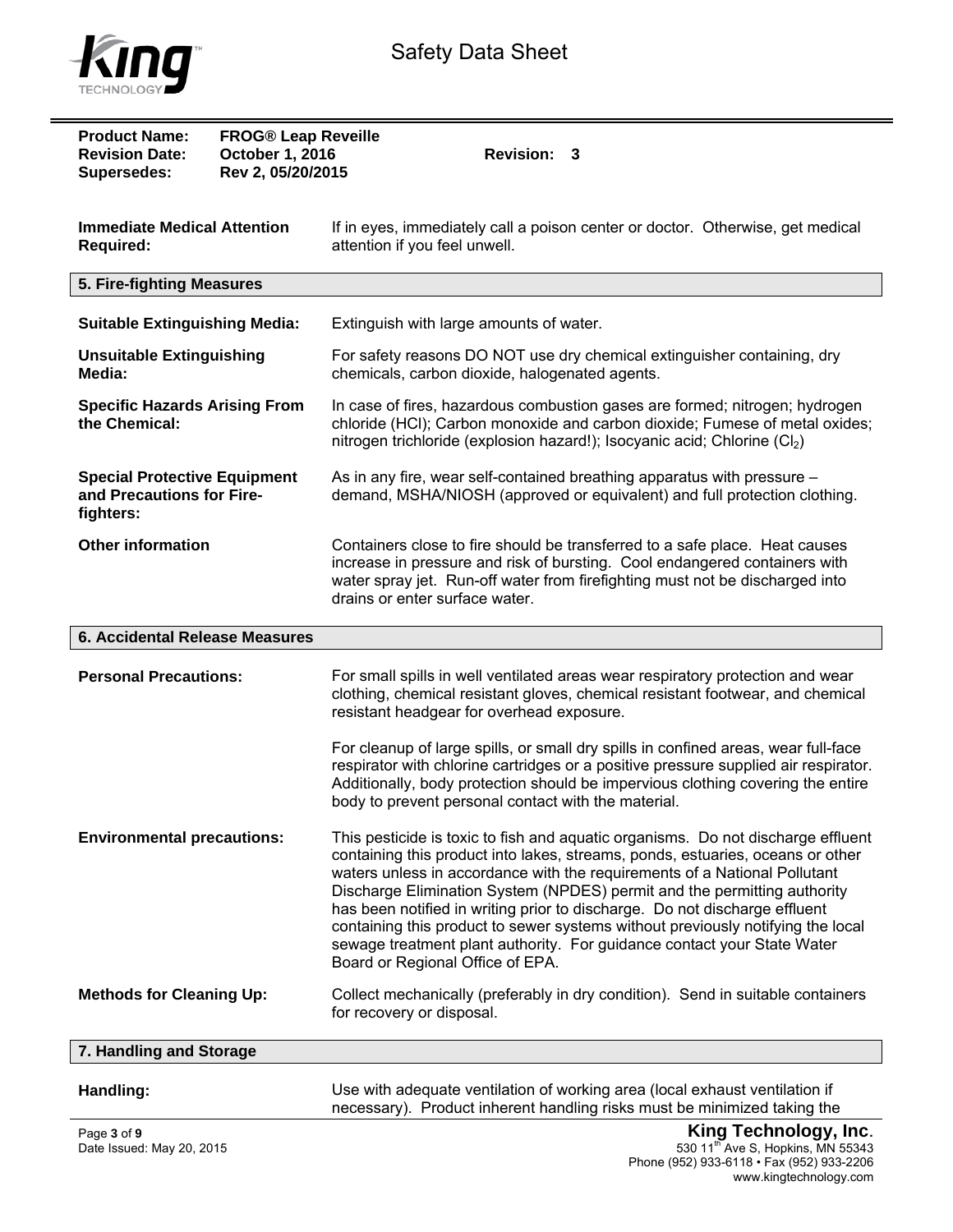

| <b>Product Name:</b><br><b>Revision Date:</b><br><b>Supersedes:</b> | <b>FROG® Leap Reveille</b><br>October 1, 2016<br>Rev 2, 05/20/2015 | <b>Revision: 3</b>                                                                                                                                                                                                                                                                                                                                                                                                                                                                                                                 |
|---------------------------------------------------------------------|--------------------------------------------------------------------|------------------------------------------------------------------------------------------------------------------------------------------------------------------------------------------------------------------------------------------------------------------------------------------------------------------------------------------------------------------------------------------------------------------------------------------------------------------------------------------------------------------------------------|
|                                                                     |                                                                    | appropriate measures of protection and preventive actions. The working<br>process should be designed to rule out the release of hazardous substances<br>or skin contact as far it is possible by the state of the art. Avoid the formation<br>and deposition of dust.                                                                                                                                                                                                                                                              |
| Protection against fire and<br>explosion:                           |                                                                    | Keep away from sources of ignition. Use explosion-proof equipment/fittings<br>and non-sparking tools. Take precautionary measures against static charges.<br>The product is explosive.                                                                                                                                                                                                                                                                                                                                             |
| Storage:                                                            |                                                                    | Prevent formation of dust. Keep container tightly closed when not in use.<br>Protect from atmospheric moisture and water. Store in a cool, dry, well-<br>ventilated area from heat sources.                                                                                                                                                                                                                                                                                                                                        |
|                                                                     |                                                                    | Containers which are opened must be carefully resealed and kept upright to<br>prevent leakage. Always keep in containers of same material as the original<br>one.                                                                                                                                                                                                                                                                                                                                                                  |
|                                                                     |                                                                    | Do not store together with: organic materials; combustible materials;<br>Ammonia; Ammonium compounds; Alcalies; Oxidizing agents; Reducing<br>agents; Acids                                                                                                                                                                                                                                                                                                                                                                        |
| 8. Exposure Controls and Personal Protection                        |                                                                    |                                                                                                                                                                                                                                                                                                                                                                                                                                                                                                                                    |
| <b>Exposure Limits - DUST</b>                                       |                                                                    | LIMITS FOR AIR CONTAMINANTS (OSHA)<br>Particulates not otherwise regulated – total dust – TWA 15 mg/m <sup>3</sup>                                                                                                                                                                                                                                                                                                                                                                                                                 |
|                                                                     |                                                                    | LIMITS FOR AIR CONTAMINANTS (OSHA)<br>Particulates not otherwise regulated – Respirable fraction – TWA 5 mg/m <sup>3</sup>                                                                                                                                                                                                                                                                                                                                                                                                         |
|                                                                     |                                                                    | LIMITS FOR AIR CONTAMINANTS (ACGIH)<br>Particulates (insoluble or poorly soluble) respirable particles $-$ TWA 3 mg/m <sup>3</sup>                                                                                                                                                                                                                                                                                                                                                                                                 |
|                                                                     |                                                                    | LIMITS FOR AIR CONTAMINANTS (ACGIH)<br>Particulates (insoluble or poorly soluble inhalable particles– TWA 10 mg/m <sup>3</sup>                                                                                                                                                                                                                                                                                                                                                                                                     |
| <b>Appropriate Engineering</b><br><b>Controls:</b>                  |                                                                    | Set up ventilation to effectively remove and prevent buildup of any dust<br>generated from the handling of this product.                                                                                                                                                                                                                                                                                                                                                                                                           |
| Personal protective equipment:<br>- Respiratory protection:         |                                                                    | If ventilation is not sufficient to effectively prevent buildup of dust, and<br>workplace exposure limits are exceeded, a respirations protection approved<br>for this particular job must be worn. In case of dust formation, take<br>appropriate measures for breathing protection in the event workplace<br>threshold values are not specified. A respiratory protection program that<br>meets OSHA's 29 CFR 1910.134 and ANSI Z88.2 requirements must be<br>followed whenever workplace conditions warrant a respirator's use. |
| - Hand protection:                                                  |                                                                    | Glove permeation data does not exist for this material. The following glove(s)<br>should be used for splash protection only.<br>Appropriate Material - butyl rubber.                                                                                                                                                                                                                                                                                                                                                               |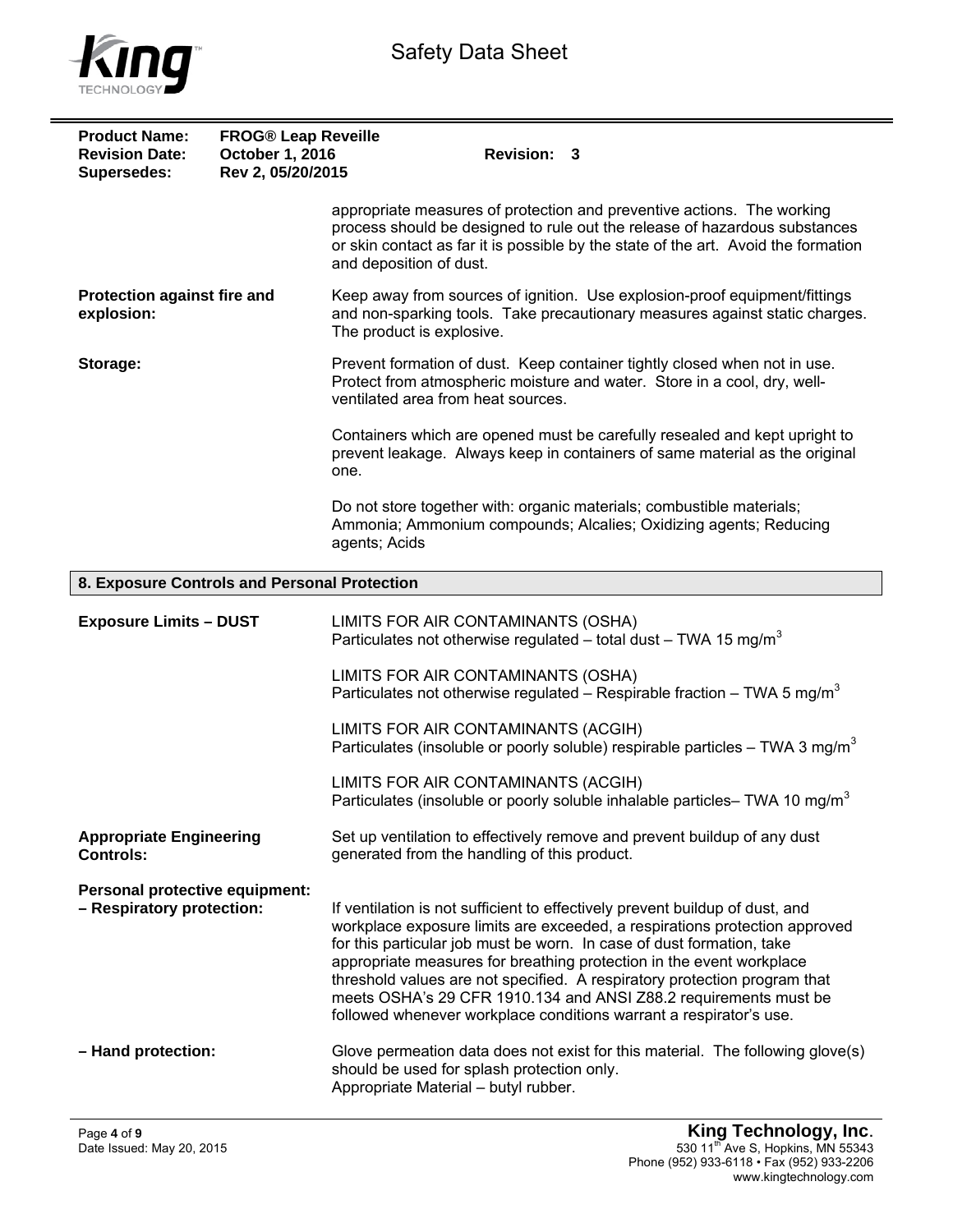



| <b>Product Name:</b><br><b>Revision Date:</b><br>Supersedes: | <b>FROG® Leap Reveille</b><br>October 1, 2016<br>Rev 2, 05/20/2015 | <b>Revision: 3</b>                                                                                                                                                                                                                                                                  |
|--------------------------------------------------------------|--------------------------------------------------------------------|-------------------------------------------------------------------------------------------------------------------------------------------------------------------------------------------------------------------------------------------------------------------------------------|
| $-$ Eye protection:                                          |                                                                    | Use chemical splash goggles and face shield (ANSI Z87.1 or approved<br>equivalent).                                                                                                                                                                                                 |
| - Skin and body protection:                                  |                                                                    | Prevent contact with skin & clothing by using protective garments.                                                                                                                                                                                                                  |
| <b>General protective and hygiene</b><br>measures:           |                                                                    | Keep away from foodstuffs and beverages. Do not eat, drink or smoke during<br>work time. Wash hands before breaks and after work. Avoid contact with<br>eyes and skin. Do not inhale dust. Remove soiled or soaked clothing<br>immediately. Provide eye wash fountain in work area. |

## **9. Physical and Chemical Properties**

## **10. Stability and Reactivity**

| <b>Reactivity:</b>                            | Reactions are possible with incompatible materials.                                                                                                                                                                |
|-----------------------------------------------|--------------------------------------------------------------------------------------------------------------------------------------------------------------------------------------------------------------------|
| Stability:                                    | This product is stable under normal conditions.                                                                                                                                                                    |
| <b>Possibility of hazardous</b><br>reactions: | Exothermal reactions are possible in the event of contact with incompatible<br>substances                                                                                                                          |
| <b>Conditions to avoid:</b>                   | Heat, open flames and other sources of ignition. Protect against humidity.<br>Exothermal reactions are possible in the event of contact with incompatible<br>substances. Contact with acids liberates toxic gases. |
| Incompatible materials:                       | Organic materials; combustible materials; ammonia; ammonium compounds;<br>Alkali. Oxidizing agents; reducing agents; acids.                                                                                        |
| <b>Hazardous decomposition</b><br>products:   | Nitrogen; Hydrogen chloride (HCI); Chlorine. Isocyanic acid; Fumes of meteal<br>oxide. nitrogen trichloride.                                                                                                       |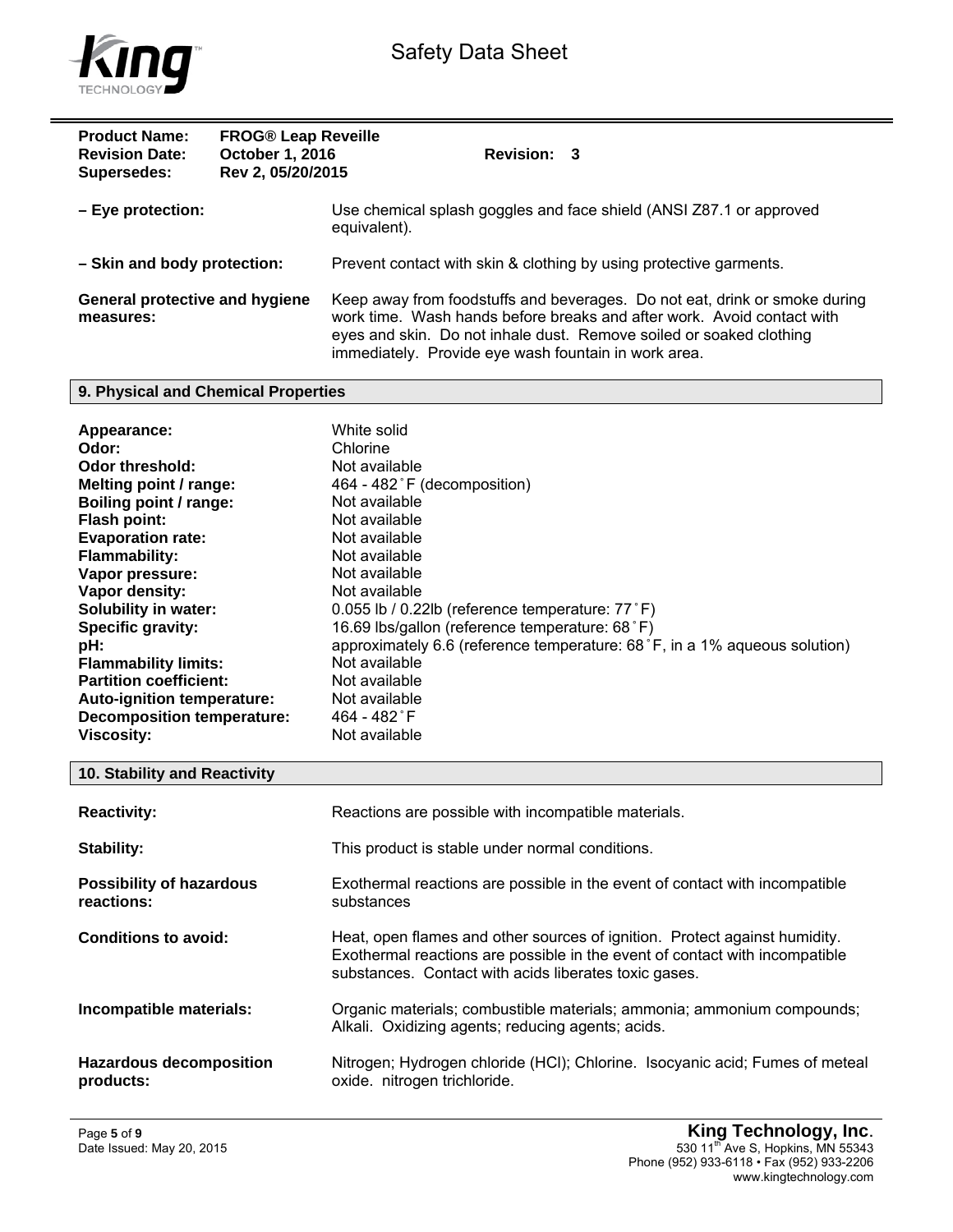

| <b>Product Name:</b><br><b>Revision Date:</b><br>Supersedes: | <b>FROG® Leap Reveille</b><br>October 1, 2016<br>Rev 2, 05/20/2015 |                                                                                                   | Revision: 3 |                                                                                                                                                                                                                                                                                                                                                                                                         |  |  |
|--------------------------------------------------------------|--------------------------------------------------------------------|---------------------------------------------------------------------------------------------------|-------------|---------------------------------------------------------------------------------------------------------------------------------------------------------------------------------------------------------------------------------------------------------------------------------------------------------------------------------------------------------------------------------------------------------|--|--|
|                                                              | 11. Toxicological Information                                      |                                                                                                   |             |                                                                                                                                                                                                                                                                                                                                                                                                         |  |  |
| <b>Acute toxicity:</b>                                       |                                                                    |                                                                                                   |             |                                                                                                                                                                                                                                                                                                                                                                                                         |  |  |
| <b>Acute oral toxicity</b>                                   |                                                                    | $LD50 - 735$ mg/kg<br>Species: rate<br>Source: IUCLID                                             |             |                                                                                                                                                                                                                                                                                                                                                                                                         |  |  |
| <b>Acute dermal toxicity:</b>                                |                                                                    |                                                                                                   |             |                                                                                                                                                                                                                                                                                                                                                                                                         |  |  |
|                                                              | Acute dermal toxicity                                              | $LD50 > 5000$ mg/kg<br>Species: rate<br>Source: IUCLID                                            |             |                                                                                                                                                                                                                                                                                                                                                                                                         |  |  |
| <b>Experience in practice:</b>                               |                                                                    | irritation.                                                                                       |             | Harmful if swallowed. Contact of the product with skin or eyes may cause                                                                                                                                                                                                                                                                                                                                |  |  |
| 12. Ecological Information                                   |                                                                    |                                                                                                   |             |                                                                                                                                                                                                                                                                                                                                                                                                         |  |  |
| <b>Ecotoxicity</b>                                           |                                                                    |                                                                                                   |             |                                                                                                                                                                                                                                                                                                                                                                                                         |  |  |
|                                                              | <b>Fish toxicity</b>                                               | LD50 0.28 mg/l<br>Species: Lepomis macrochirus<br>Duration of exposure: 96 H<br>Source: IUCLID    |             |                                                                                                                                                                                                                                                                                                                                                                                                         |  |  |
| Daphnia toxicity                                             |                                                                    | LD50 $0.18 - 0.21$ mg/l<br>Species: Daphnia magna<br>Duration of exposure: 48 H<br>Source: IUCLID |             |                                                                                                                                                                                                                                                                                                                                                                                                         |  |  |
| Other adverse effects                                        |                                                                    | aquatic environment (manufacturer).                                                               |             | Very toxic to aquatic organisms, may cause long-term adverse effects in the                                                                                                                                                                                                                                                                                                                             |  |  |
| <b>Other information</b>                                     |                                                                    | sewage treatment plants.                                                                          |             | Product is not allowed to discharge into aquatic environment, drains or                                                                                                                                                                                                                                                                                                                                 |  |  |
| 13. Disposal Considerations                                  |                                                                    |                                                                                                   |             |                                                                                                                                                                                                                                                                                                                                                                                                         |  |  |
| <b>Product</b>                                               |                                                                    | the nearest EPA regional Office for guidance.                                                     |             | Dispose in accordance with federal, state and local regulations. Pesticide<br>wastes are acutely hazardous. Improper disposal of excess pesticide, spray<br>mixture or rinsate is a violation of federal law. If these wastes cannot be<br>disposed of by use according to label instructions, contact your State Pesticide<br>or Environmental Control Agency or the Hazardous Waste representative at |  |  |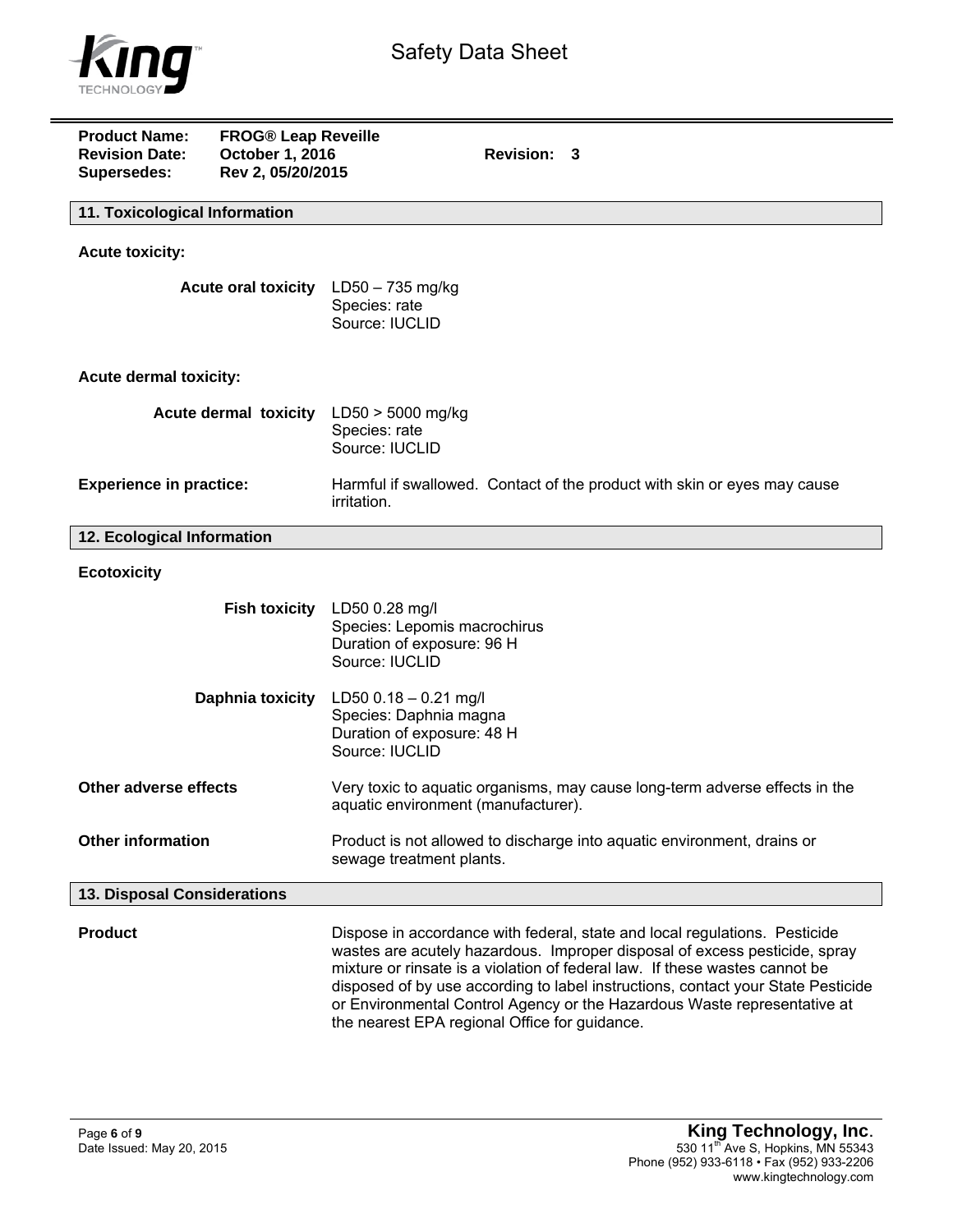

| <b>Product Name:</b><br><b>Revision Date:</b><br><b>Supersedes:</b> | <b>FROG® Leap Reveille</b><br>October 1, 2016<br>Rev 2, 05/20/2015 | <b>Revision: 3</b>                                                                                                                                                                                                                                                                                                                                                                                                                                            |  |
|---------------------------------------------------------------------|--------------------------------------------------------------------|---------------------------------------------------------------------------------------------------------------------------------------------------------------------------------------------------------------------------------------------------------------------------------------------------------------------------------------------------------------------------------------------------------------------------------------------------------------|--|
| 14. Transportation Information                                      |                                                                    |                                                                                                                                                                                                                                                                                                                                                                                                                                                               |  |
| US DOT:                                                             |                                                                    | Class: 5.1 - Oxidizing substances<br>Packing Group: II<br>Label: OXIDIZER (5.1)<br>UN/NA number: UN2465<br>Proper shipping name: Dichloroisocyanurate acid salts                                                                                                                                                                                                                                                                                              |  |
| <b>Transport IMDG:</b>                                              |                                                                    | Class: 5.1 - Oxidizing substances<br>Packing Group: II<br>UN/NA number: UN2465<br>Proper shipping name: Dichloroisocyanurate acid salts<br>$EmS: F-A+S-Q$<br>Label: OXIDIZING AGENT (5.1)<br>Marine pollutant mark: Symbol "fish and tree"                                                                                                                                                                                                                    |  |
| <b>Transport ICAO/IATA:</b>                                         |                                                                    | <b>Class: 5.1</b><br>Packing Group: II<br>UN number: UN2465<br>Proper shipping name: Dichloroisocyanurate acid salts<br>Label: OXIDIZER (5.1)                                                                                                                                                                                                                                                                                                                 |  |
| 15. Regulatory Information                                          |                                                                    |                                                                                                                                                                                                                                                                                                                                                                                                                                                               |  |
| <b>US Federal Regulations:</b>                                      |                                                                    |                                                                                                                                                                                                                                                                                                                                                                                                                                                               |  |
| <b>EPA FIFRA Information:</b>                                       |                                                                    | This chemical is a pesticide product registered by the Environmental<br>Protection Agency and is subject to certain labeling requirements under<br>federal pesticide law. These requirements differ from the classification criteria<br>and hazard information required for safety data sheets, and for workplace<br>labels of non-pesticide chemicals. Following is the hazard information as<br>required on the pesticide label:                            |  |
|                                                                     |                                                                    | <b>DANGER</b><br>Corrosive. Causes irreversible eye damage. May be fatal if inhaled. Harmful if<br>swallowed or absorbed through skin. Do not get in eyes, on skin or clothing.<br>Wear goggles, face shield, or safety glasses. Avoid breathing dust and fumes.<br>Wash thoroughly with soap and water after handling and before eating,<br>drinking, chewing gum, using tobacco or using the toilet. Remove and wash<br>contaminated clothing before reuse. |  |
| -Toxic Substances Control Act (TSCA):                               |                                                                    | All components are listed on the TSCA inventory.                                                                                                                                                                                                                                                                                                                                                                                                              |  |
| -Clean Water Act (CWA):                                             |                                                                    | None of the ingredients is listed.                                                                                                                                                                                                                                                                                                                                                                                                                            |  |
| -OSHA:                                                              |                                                                    | Hazardous by definition of Hazard Communication Standard<br>(29 CFR 1910.1200)<br>CAS no. 2893-78-9                                                                                                                                                                                                                                                                                                                                                           |  |
| -SARA Section 302 (RQ):                                             |                                                                    | None of the ingredients is listed.                                                                                                                                                                                                                                                                                                                                                                                                                            |  |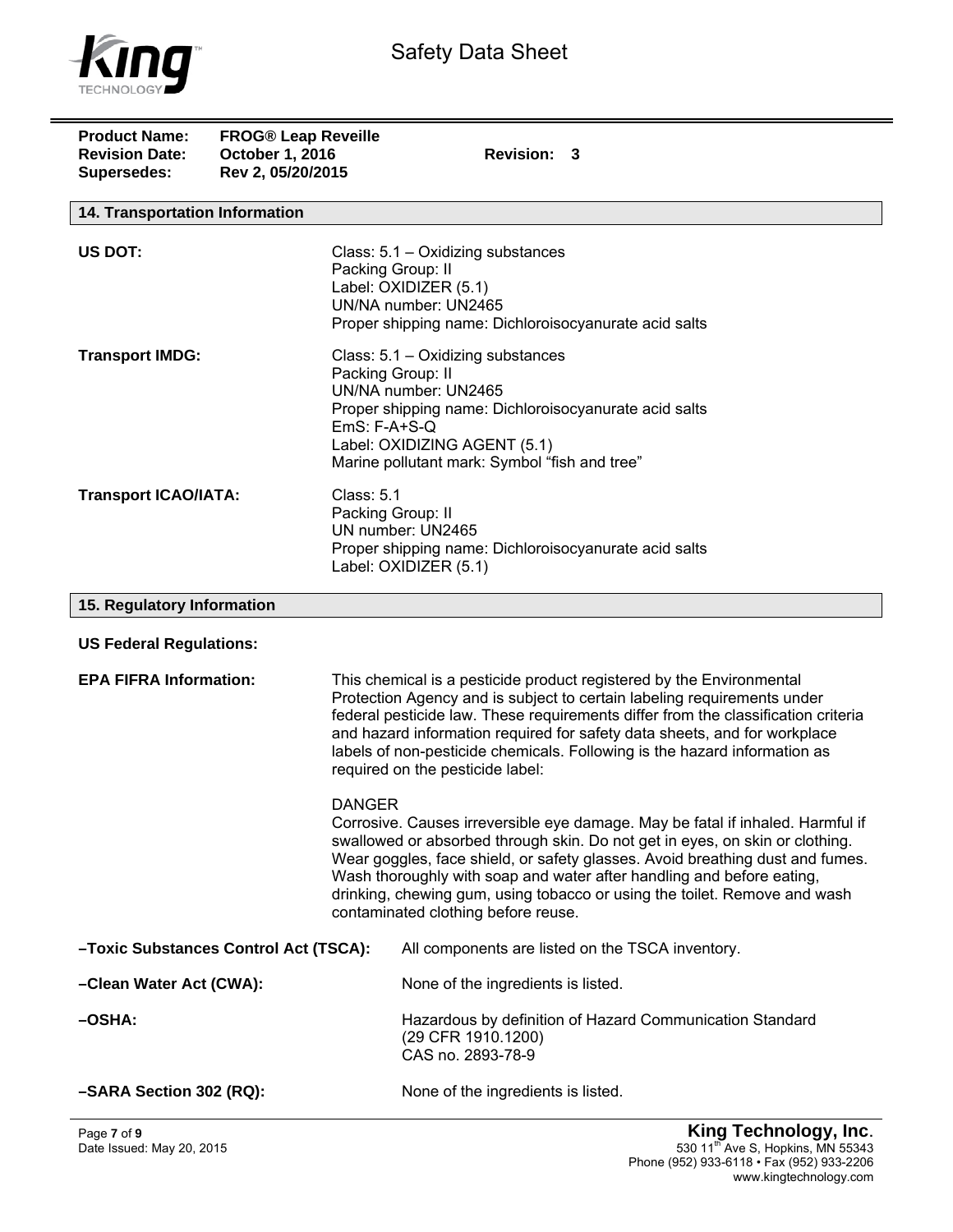



| <b>Product Name:</b><br><b>Revision Date:</b><br><b>Supersedes:</b> | <b>FROG® Leap Reveille</b><br>October 1, 2016<br>Rev 2, 05/20/2015 | Revision: 3                                                                                                                                                                                                                                                                             |  |  |
|---------------------------------------------------------------------|--------------------------------------------------------------------|-----------------------------------------------------------------------------------------------------------------------------------------------------------------------------------------------------------------------------------------------------------------------------------------|--|--|
| -SARA 311/312                                                       |                                                                    | Hazard category - Acute Health Hazards                                                                                                                                                                                                                                                  |  |  |
| -SARA Section 313:                                                  |                                                                    | None of the ingredients is listed.                                                                                                                                                                                                                                                      |  |  |
| -HAPS Hazardous Air Pollutants:                                     |                                                                    | None of the ingredients is listed.                                                                                                                                                                                                                                                      |  |  |
| -Volatile organic compounds (VOC)                                   |                                                                    | Value: 0 pound/g, allon                                                                                                                                                                                                                                                                 |  |  |
| -HMIS Classification                                                |                                                                    | Health: 3<br>Flammability: 1<br>Reactivity: 1<br>PPE: F                                                                                                                                                                                                                                 |  |  |
| -NFPA Rating                                                        |                                                                    | Health: 3<br>Fire Hazard: 1<br>Reactivity: 1                                                                                                                                                                                                                                            |  |  |
| Carcinogenicity:<br>$-IARAC$                                        |                                                                    | None of the ingredients is listed in group 1, 2A or 2B.                                                                                                                                                                                                                                 |  |  |
| <b>US State Regulations:</b>                                        |                                                                    |                                                                                                                                                                                                                                                                                         |  |  |
| -New Jersey Worker and Community<br><b>Right to Know Act.</b>       |                                                                    | The following ingredients are listed:<br>CAS no. 2893-78-9                                                                                                                                                                                                                              |  |  |
| -California Proposition 65                                          |                                                                    | None of the ingredients is listed.                                                                                                                                                                                                                                                      |  |  |
| -Pennsylvania HAZARDOUS<br><b>SUBSTANCE LIST</b>                    |                                                                    | Following ingredients are listed:<br>CAS no. 2893-78-9                                                                                                                                                                                                                                  |  |  |
| <b>Canada Federal Regulations</b><br>- WHMIS Classification         |                                                                    | <b>DSL/NDSL</b><br>Listed on DSL inventory.<br>This product has been classified in accordance with the hazard<br>criteria of the Controlled Products Regulations and the MSDS<br>contains all the information required by the Controlled Products<br>Regulations. Classification C, D2B |  |  |

## **16. Other Information**

Date of preparation: October 1, 2016

## **Details of change from previous version:**

Updated Corporate Logo

The information in this Safety Data Sheet should be provided to all who use, handle, store, transport, or otherwise be exposed to this product. This information has been prepared for the guidance of plant engineering, operations and management, and for persons working with or handling this product. Additionally, if this Safety Data Sheet is more than three years old you should contact King Technology to make certain that this sheet is current.

Although the information and recommendations set forth herein (hereinafter "information") are presented in good